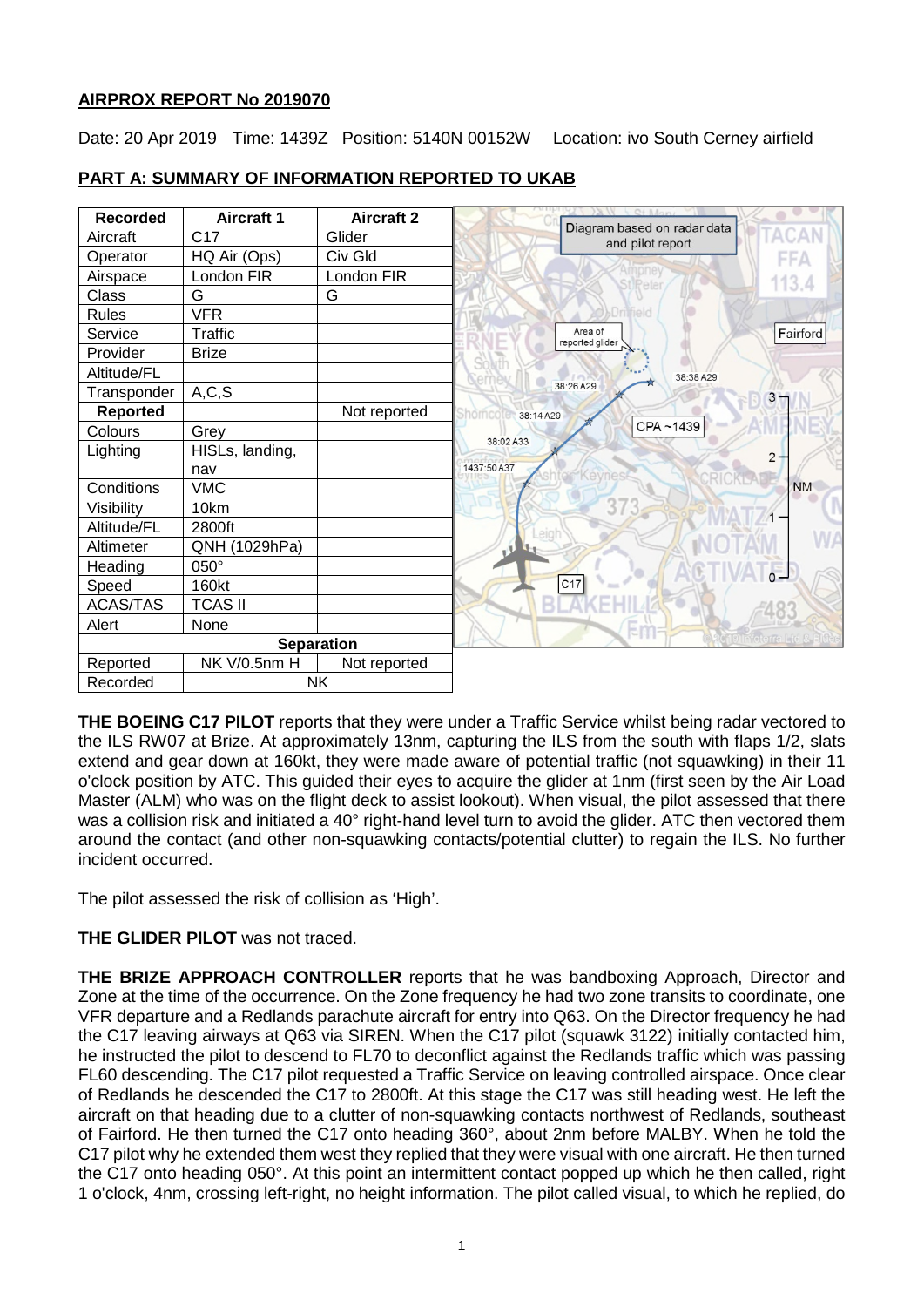you require a vector to avoid. The pilot was happy to continue. He requested the altitude of the unknown traffic from the pilot for his situational awareness. The pilot said they were turning to avoid in a righthand orbit. He replied, roger, report ready for vectors. He believed the separation when the pilot actioned an avoiding-action turn was between 0.5nm-1nm laterally. He called further traffic to the northwest and suggested a heading of 010°, and then vectored the C17 from the north of the centreline to intercept the ILS localiser, calling further non-squawking traffic, but at this time the aircraft was in the Brize CTR. The Brize LARS controller then broadcast on VHF, trying to establish the details of the aircraft in that location.

He perceived the severity of the incident as 'Medium'.

**THE BRIZE SUPERVISOR** reports that he was working LARS beside the Approach Controller and was aware of the inbound and the primary contacts around the Zone. He heard him offer vectors to avoid and feed from the north but the crew declined. He made a broadcast to try and speak to a primary contact operating to the northwest of Brize. He received a reply from a glider pilot who said he was in the Fairford area at around 1700ft. [this was not believed to be the glider involved in the Airprox]. This information was obtained after the C17 had passed so would not have helped.

# **Factual Background**

The weather at Brize was recorded as follows:

METAR EGVN 201450Z 08006KT CAVOK 22/05 Q1029 BLU NOSIG=

## **Analysis and Investigation**

## **Military ATM**

Analysis of the radar replay conducted by the Radar Analysis Cell proved inconclusive because the glider was not seen on radar.

The decision by the Brize Director to vector the C17 pilot away from Redlands was correct and, coupled with Traffic Information, allowed the C17 crew to become visual with the glider. This allowed the crew to take appropriate action to avoid the glider and therefore the controller discharged their duties correctly.

## **UKAB Secretariat**

The C17 and glider pilots shared an equal responsibility for collision avoidance and not to operate in such proximity to other aircraft as to create a collision hazard<sup>[1](#page-1-0)</sup>. If the incident geometry is considered as converging then the C17 pilot was required to give way to the glider<sup>[2](#page-1-1)</sup>.

## **Comments**

l

## **HQ Air Command**

This incident occurred in busy Class G airspace in the vicinity of Brize Norton, where it should be expected to come across other aircraft. The plan-to-avoid barrier was unavailable in this encounter as neither the glider pilot nor the C17 crew would have had any means of knowing the intentions of the other. Furthermore, it is unlikely that the recovery profile of the C17 would have been anything other than tactically managed at the time the aircraft was ready for recovery. The C17 crew were in receipt of a surveillance-based UK FIS and also had the benefit of being equipped with TCAS; however, it seems that the glider was not transponder equipped and so the TCAS barrier was defeated and the ATS barrier weakened. That said, the conditions on the day were favourable for

<span id="page-1-0"></span><sup>1</sup> SERA.3205 Proximity. MAA RA 2307 paragraphs 1 and 2.

<span id="page-1-1"></span><sup>2</sup> SERA.3210 Right-of-way (c)(2) Converging. MAA RA 2307 paragraph 12.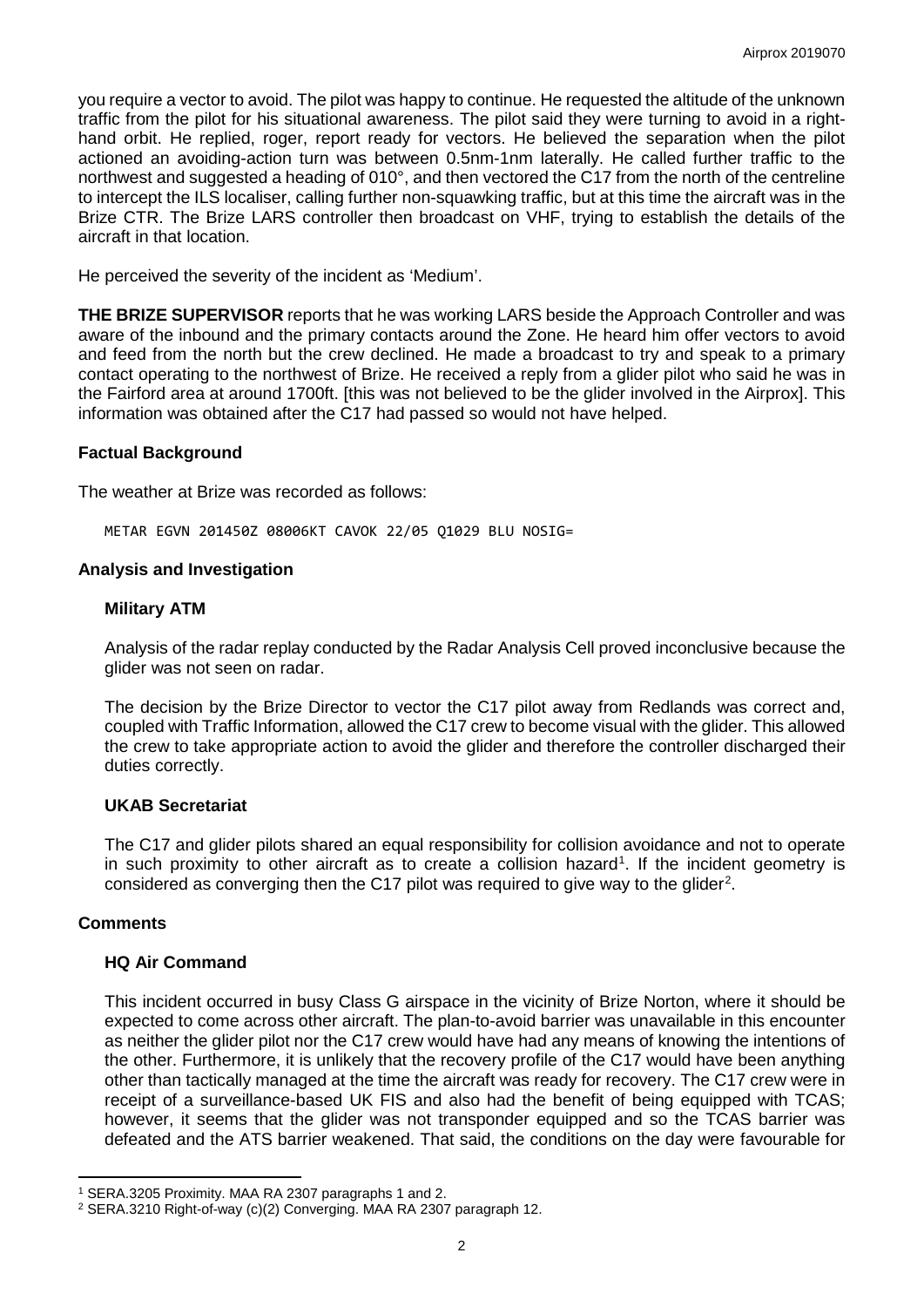radar detection and the controller received a primary radar return in the vicinity of the glider and informed the C17 crew accordingly. This permitted the C17 crew to become visual with the glider and, once the relative position and progression of the aircraft had been established by the C17 crew, a turn was initiated to increase separation.

This incident demonstrates the importance of a vigilant lookout, particularly in Class G airspace, coupled with an appropriate ATS. The crew's lookout was cued by ATC and this allowed the crew to visually acquire the glider, in all probability earlier than might have been the case without offboard cueing.

## **BGA**

BGA reported that there was data on some gliders in the Cirencester area on that day, but none at the time of the Airprox or close to its position (near Down Ampney, just outside the Fairford ATZ). They commended the C17 crew for their good lookout in a busy area.

# **Summary**

An Airprox was reported when a C17 and a glider flew into proximity at about 1439UTC on Saturday 20<sup>th</sup> April 2019 near South Cerney. The C17 pilots was operating under VFR in VMC in receipt of a Traffic Service from Brize. The glider pilot has not been traced.

# **PART B: SUMMARY OF THE BOARD'S DISCUSSIONS**

Information available consisted of reports from the C17 pilot, radar photographs and reports from the air traffic controllers involved. Relevant contributory factors mentioned during the Board's discussions are highlighted within the text in bold, with the numbers referring to the Contributory Factors table displayed in Part C.

The Board first looked at the actions of the C17 pilot. The pilot was in receipt of a Traffic Service from Brize and was given Traffic Information about a non-squawking contact in their 1 o'clock. Following this information the pilot reported visual with the traffic, subsequently reporting it as a glider 1nm ahead and just below. Acknowledging that there was no height information for the non-squawking traffic, members thought that, given the somewhat restricted lookout from the C17 cockpit, the pilot might have been better served by accepting the re-routeing from ATC rather than continue in the hope of visually sighting any threat (**CF1**).

It was apparent to the Board that the C17 pilot had been concerned by the proximity of the glider (**CF3**), and members noted that they had taken a 40° angle of bank turn to avoid the glider after becoming visual. This was considered to be a reasonably steep turn for a large aircraft and was an indication of the crew's concern. This correlated with the pilot's description of the risk of collision as 'high', but the Board wondered whether this could really be the case when the pilot reported the closest point of approach as being 0.5nm. Some members thought that the pilot might have initially been startled by the sudden appearance of the glider and had then subsequently over-estimated the separation once they had taken action. The Board also noted that the C17 pilot would not have received any TCAS warning because the glider was evidently not transponding and was probably not SSR-equipped (**CF2**).

Turning to the actions of the glider pilot, the Board considered that it was unfortunate that they did not have their perspective of the incident despite the tracing attempts of the BGA members. Although the Airprox occurred some 2nm outside the Brize CTR, some members thought that it would have been worthwhile for the glider pilot to have contacted Brize to inform them of their general activities, especially as they were operating close to the RW07 approach. However, other members pointed out that not all glider pilots have an R/T licence and, accordingly, they were not permitted to broadcast on an ATC frequency, which could explain the omission. In this respect, the CAA Airspace advisor commented that there were plans to introduce a limited R/T licence for glider pilots in the near future, which would overcome this problem such that they would be able to communicate with ATC in future.